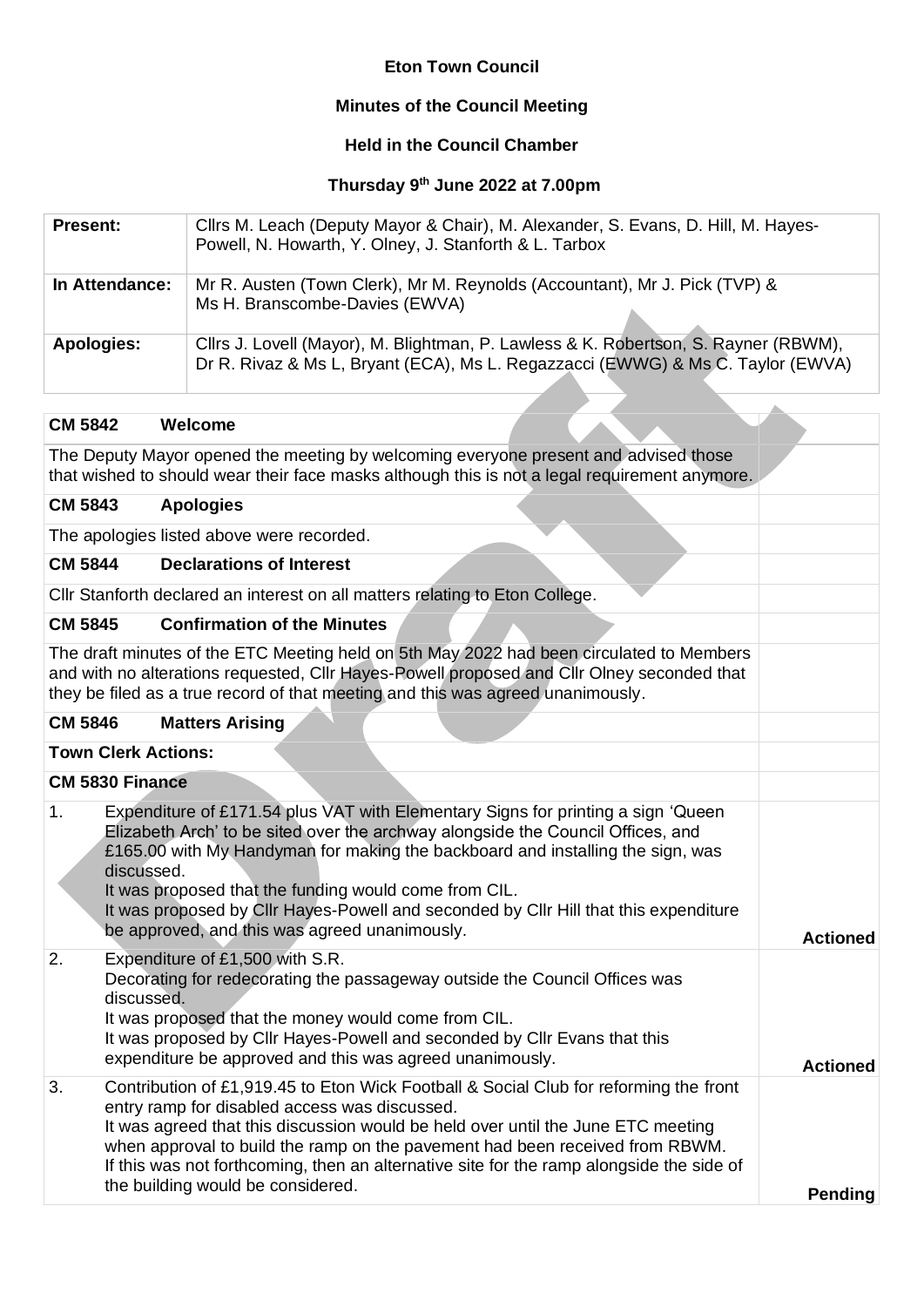| 4.             | Expenditure of £2,452.45 plus VAT with Adamson Construction Group Ltd for<br>replacing concrete areas on Haywards Mead Recreation Ground, and making good<br>the step to the rear door of Eton Wick Football & Social Club, was discussed.<br>It was proposed that the money would come from CIL.<br>It was proposed by Cllr Evans and seconded by Cllr Lawless that this expenditure be<br>approved and this was agreed unanimously. |                                                       |
|----------------|---------------------------------------------------------------------------------------------------------------------------------------------------------------------------------------------------------------------------------------------------------------------------------------------------------------------------------------------------------------------------------------------------------------------------------------|-------------------------------------------------------|
|                | It was agreed that ETC should ask the Club to make a contribution towards the cost<br>when it is financially stronger.                                                                                                                                                                                                                                                                                                                | <b>Actioned</b><br><b>Actioned</b>                    |
| 5.             | Expenditure of £1,440.00 plus VAT with Turtle Engineering Ltd for supplying and<br>fitting a defibrillator to the wall of Eton Wick Football & Social Club was discussed.<br>It was proposed that the money would come from CIL.<br>It was proposed by Clir Lawless and seconded by Clir Evans that this expenditure be<br>approved and this was agreed by a majority vote.                                                           | <b>Actioned</b>                                       |
|                | It was agreed that the existing defibrillator in Eton Wick outside the pharmacy<br>should be relocated to a site on the opposite side of Eton Wick Road.<br>Eton Wick councillors were asked to propose a suitable location, for agreement at<br>the June ETC meeting.                                                                                                                                                                | <b>Actioned -</b><br>agreed no<br>need to<br>relocate |
| 6.             | Expenditure of £160.00 with My Handyman for maintenance work on the bus shelter<br>in Eton, ownership of which is unclear, was discussed.<br>It was proposed that the money would come from CIL.<br>It was proposed by Cllr Hayes-Powell and seconded by Cllr Olney that this<br>expenditure be approved and this was agreed unanimously.                                                                                             | <b>Actioned</b>                                       |
|                | <b>ETC Members' Actions:</b>                                                                                                                                                                                                                                                                                                                                                                                                          |                                                       |
|                | <b>CM 5828 Reports from Committees</b>                                                                                                                                                                                                                                                                                                                                                                                                |                                                       |
|                | Cllr Leach to make arrangements to meet with contractors regarding SML Play Area<br>surface.                                                                                                                                                                                                                                                                                                                                          | <b>Actioned</b>                                       |
|                | <b>RBWM Members' Actions:</b>                                                                                                                                                                                                                                                                                                                                                                                                         |                                                       |
|                | <b>CM 5832 RBWM Councillors' issues</b>                                                                                                                                                                                                                                                                                                                                                                                               |                                                       |
|                | The grasscutting of verges in Eton Wick was completed this week. It was pointed out<br>that the brambles and undergrowth remain untouched and CIIr Bowden would follow<br>this up.                                                                                                                                                                                                                                                    |                                                       |
|                | Concern was expressed over the failure of RBWM to monitor the performance of their<br>ground contractors.<br>Cllr Bowden agreed to forward the schedule of grasscutting to the Town Clerk.                                                                                                                                                                                                                                            | <b>Pending</b><br><b>Pending</b>                      |
|                | CIIr Stanforth stressed the need for a black bin bag collection in Eton w/c 29.5.22 and<br>Cllr Bowden will look into this.                                                                                                                                                                                                                                                                                                           | <b>Actioned</b>                                       |
| <b>CM 5847</b> | <b>Finance</b>                                                                                                                                                                                                                                                                                                                                                                                                                        |                                                       |
| 1.             | Mr Reynolds presented the May monthly and YTD accounts to the Meeting and there<br>being no questions, Cllr Hill proposed and Cllr Tarbox seconded that the accounts be<br>approved and this was agreed unanimously.                                                                                                                                                                                                                  |                                                       |
| 2.             | The Town Clerk presented the May monthly schedule of payments to the Meeting and<br>there being no questions, Cllr Tarbox proposed and Cllr Hill seconded that the<br>schedule be approved and this was agreed unanimously.                                                                                                                                                                                                           |                                                       |
| 3.             | Expenditure of £267.50 plus VAT with Brunel Engravings for a brass plaque 'Eton<br>Town Council' for the front door of the Council Offices was considered.<br>This had been discussed and agreed by the Standing Committee at its meeting on<br>31.3.22.<br>It was proposed by CIIr Alexander and seconded by CIIr Hayes-Powell that the<br>expenditure be ratified and this was agreed unanimously.                                  |                                                       |
|                | Funding from CIL.                                                                                                                                                                                                                                                                                                                                                                                                                     |                                                       |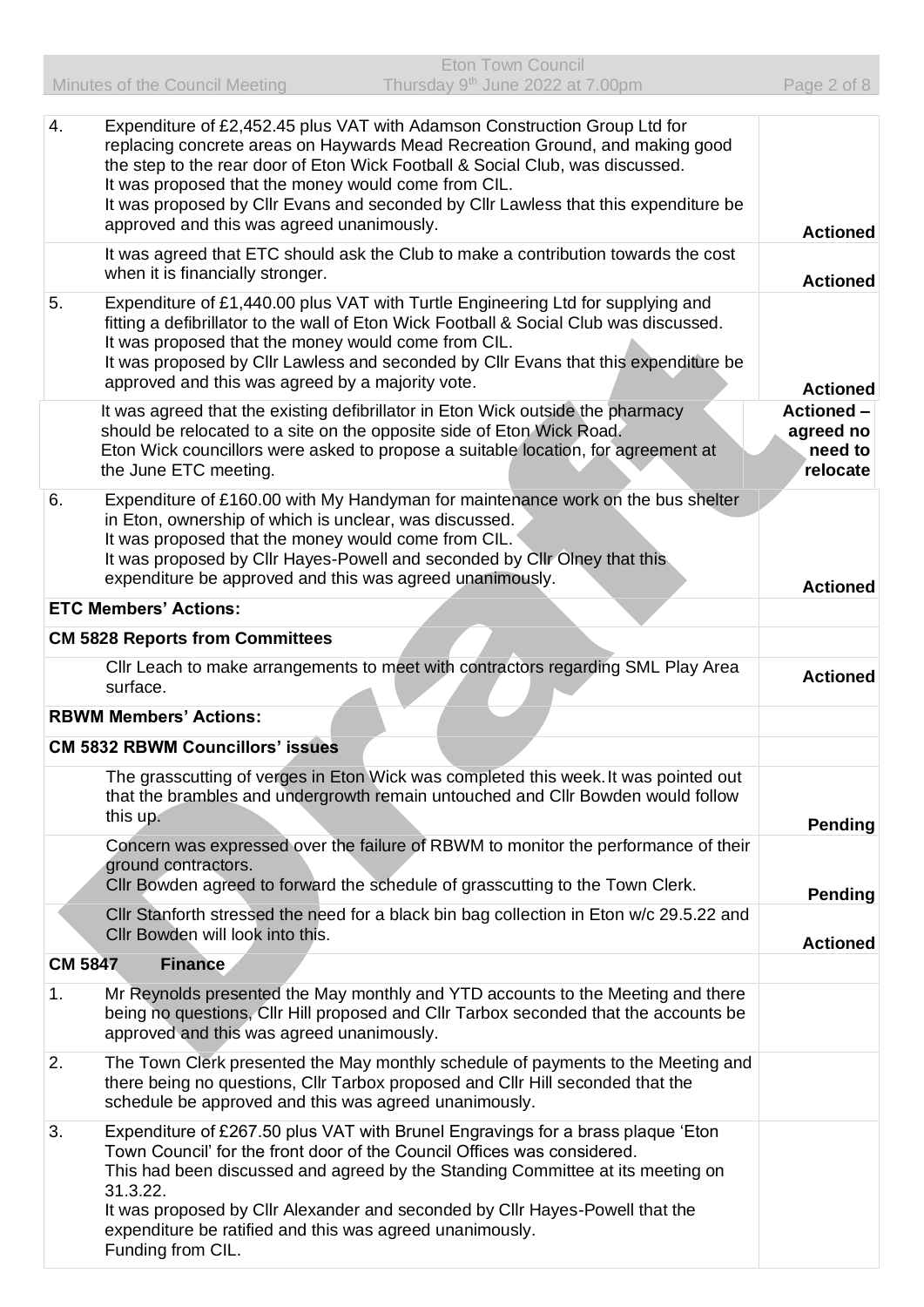| 4.             | Expenditure of £912.00 plus VAT with HAGS for the playground inspection contract<br>was considered, It was proposed by Cllr Tarbox and seconded by Cllr Evans that this<br>expenditure be approved, and this was agreed unanimously.                                                                                                                                                                                                                                                                                                                                                                                                           |                                        |
|----------------|------------------------------------------------------------------------------------------------------------------------------------------------------------------------------------------------------------------------------------------------------------------------------------------------------------------------------------------------------------------------------------------------------------------------------------------------------------------------------------------------------------------------------------------------------------------------------------------------------------------------------------------------|----------------------------------------|
| 5.             | Expenditure of £2,575.00 plus VAT with Greentouch Ltd for relaying concrete footpath<br>on Haywards Mead Recreation Ground to facilitate access to the Sports Hall facilities<br>was considered.<br>The Mayor was organising this and the Town Clerk confirmed that alternative quotes<br>had been sought but Greentouch Ltd was the most competitive.<br>Cllr Tarbox proposed and Cllr Evans seconded that the expenditure be approved and<br>this was agreed unanimously.<br>Funding from CIL.                                                                                                                                               |                                        |
| 6.             | Expenditure of £800 with Eton Gardening Services (David Gorton) for cutting back<br>undergrowth alongside Eton Wick Road in Eton Wick (as specified by Cllr Tarbox)<br>was considered. Cllr Alexander proposed and Cllr Olney seconded that this<br>expenditure be approved and this was agreed unanimously.<br>Funding from CIL.                                                                                                                                                                                                                                                                                                              |                                        |
|                | The Town Clerk was directed to write to RBWM pointing out that this work is really<br>their responsibility.<br>ETC is taking this action as a one-off exercise and RBWM should include a follow up<br>maintenance plan in their annual groundwork contract.<br>The invoice from David Gorton to be included.                                                                                                                                                                                                                                                                                                                                   | <b>Action:</b><br>Town<br><b>Clerk</b> |
| 7.             | The proposed expenditure on reprofiling the front entry ramp for disabled access to<br>Eton Wick Football & Social Club (held over from May ETC meeting) was discussed.<br>The Club has decided to change the access ramp to the side of the building and<br>before agreeing to contribute to this, the Town Clerk was directed to write and obtain<br>the specification of the ramp and the door to reassure Members that the work<br>conforms to disabled access legislation.                                                                                                                                                                | <b>Action:</b><br>Town<br><b>Clerk</b> |
| 8.             | The 2021/22 Annual Governance & Accountability Return was discussed and it was<br>proposed by CIIr Hill and seconded by CIIr Alexander that it be approved, and this<br>was agreed unanimously.                                                                                                                                                                                                                                                                                                                                                                                                                                                |                                        |
| <b>CM 5848</b> | <b>Public Forum</b>                                                                                                                                                                                                                                                                                                                                                                                                                                                                                                                                                                                                                            |                                        |
|                | There had been no requests received from members of the public.                                                                                                                                                                                                                                                                                                                                                                                                                                                                                                                                                                                |                                        |
| <b>CM 5849</b> | <b>Vacancy on Eton Town Council</b>                                                                                                                                                                                                                                                                                                                                                                                                                                                                                                                                                                                                            |                                        |
|                | The Town Clerk had circulated Members regarding the proposed co-option of Angus<br>Maciver to the vacant position on the Council, following the resignation of Derek<br>Bishop.<br>The Deputy Mayor explained the background and confirmed that Mr Maciver was<br>considered to be an excellent choice in the view of the interviewing panel of Eton<br>Ward members, Clirs Lovell, Leach, Hill and Hayes-Powell.<br>It was proposed by CIIr Alexander and seconded by CIIr Hayes-Powell that the<br>appointment of Mr Maciver be confirmed, and this was agreed unanimously.<br>The Town Clerk will write to Mr maciver and RBWM accordingly. | <b>Action:</b><br>Town<br><b>Clerk</b> |
| <b>CM 5850</b> | <b>RBWM Councillors' issues</b>                                                                                                                                                                                                                                                                                                                                                                                                                                                                                                                                                                                                                |                                        |
|                | In the absence of any RBWM councillors, there was nothing to report.                                                                                                                                                                                                                                                                                                                                                                                                                                                                                                                                                                           |                                        |
|                | The Town Clerk outlined the RBWM Community Knife Amnesty Bin Initiative Survey,<br>details of which had been circulated to Members ahead of the Meeting.                                                                                                                                                                                                                                                                                                                                                                                                                                                                                       |                                        |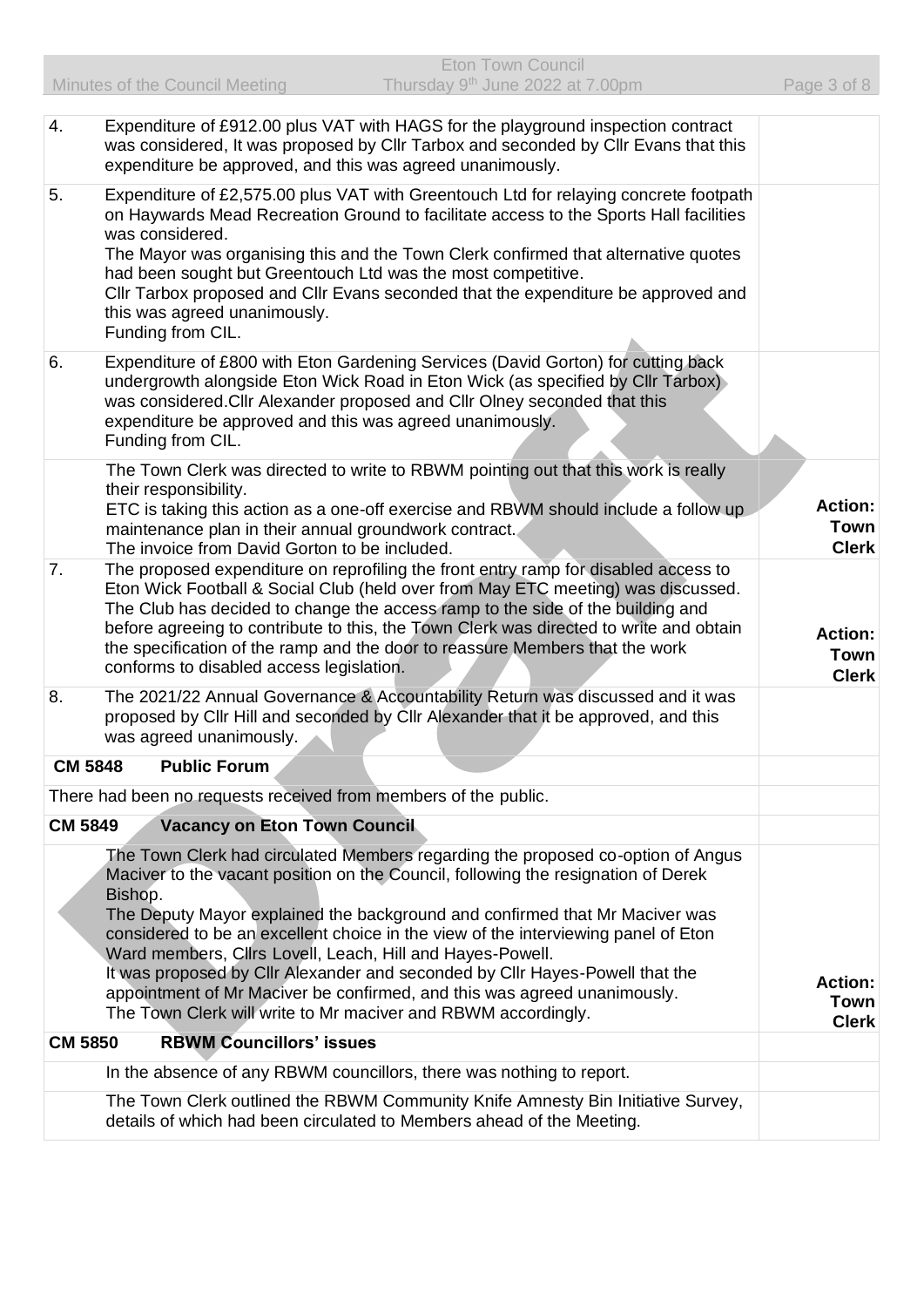| <b>CM 5851</b> | <b>Thames Valley Police (TVP) Liaison</b>                                                                                                                                                                                                                                                                                                                                                      |                                               |
|----------------|------------------------------------------------------------------------------------------------------------------------------------------------------------------------------------------------------------------------------------------------------------------------------------------------------------------------------------------------------------------------------------------------|-----------------------------------------------|
|                | Mr Jeffrey Pick was welcomed to the Meeting and his Crime Report had been<br>circulated to Members ahead of the Meeting.<br>The following topics were covered:                                                                                                                                                                                                                                 |                                               |
| 1.             | New Appointments: Sgt Steph Day is the new officer covering Windsor Central and a<br>new Inspector and Superintendent are due to be appointed.<br>A new Team Contact List was distributed at the Meeting.                                                                                                                                                                                      |                                               |
| 2.             | Theft of Bicycles: This is becoming a widespread issue and TVP is dealing with<br>several instances in Eton that have been reported.<br>A 'Lock It or Lose It' flier was distributed at the Meeting.                                                                                                                                                                                           |                                               |
| 3.             | Streetsafe Website: A new website which encourages residents to report any areas<br>which they consider to be unsafe.<br>The website includes behavioural and environmental concerns.<br>It will enable TVP resources to be allocated to problem areas.<br>It is important that this website is publicised for maximum effect.<br>A sample of the website page was distributed at the Meeting. |                                               |
|                | CIIr Alexander suggested that a card explaining the initiative should be made<br>available for posting through residents' doors.                                                                                                                                                                                                                                                               |                                               |
| 4.             | Community Speedwatch Scheme: This is set to provide communities with equipment<br>This would only apply to the<br>and training to monitor speeding in their area.<br>resident's specific road and not elsewhere. Details of the scheme were distributed at<br>the Meeting                                                                                                                      |                                               |
| 5.             | Summer Burglary Scheme: PCSO's will be putting leaflets through residents' open<br>windows where no-one appears to be in occupation.<br>Samples of this green leaflet was distributed at the Meeting, together with details of a<br>Free Home Security Survey and a Home Security Self Assessment.                                                                                             |                                               |
| 6.             | Sheds & Garages: Theft from sheds and garages is prevalent at this time of year. A<br>flier explaining the problems and solutions was distributed at the Meeting.                                                                                                                                                                                                                              |                                               |
| 7.             | Keyless Car Theft: The purchase of a Faraday Pouch for the key fob when not in use<br>was recommended and details of this were distributed at the Meeting.                                                                                                                                                                                                                                     |                                               |
| 8.             | Rural Crime: Copper wiring and lead theft was on the increase.                                                                                                                                                                                                                                                                                                                                 |                                               |
| 9.             | Scams & Frauds: The elderly are particularly vulnerable.<br>Two booklets on Phone Scams and Cyber Scams were distributed at the Meeting.                                                                                                                                                                                                                                                       |                                               |
| 10.            | Attendance at Meetings: Mr Pick would be included on the circulation list for future<br>ETC meetings.                                                                                                                                                                                                                                                                                          | <b>Action:</b><br><b>Town</b><br><b>Clerk</b> |
| <b>CM 5852</b> | Eton Community Association (ECA) & Eton Wick Village Association<br>(EWVA & EWWG)                                                                                                                                                                                                                                                                                                              |                                               |
|                | <b>EWVA/EWWG:</b>                                                                                                                                                                                                                                                                                                                                                                              |                                               |
|                | The report from EWVA and the update from Laura Regazzacci of EWWG had been<br>circulated to Members ahead of the meeting.                                                                                                                                                                                                                                                                      |                                               |
|                | Cllr Howarth outlined his progress as ETC representative on EWWG.<br>The Cain Report and Thames Water maintenance plans were covered, and the<br>overriding need was to support the EWWG volunteers, including potentially financing<br>new equipment including a flat-bottomed boat, plus ETC's own riparian<br>responsibilities.                                                             |                                               |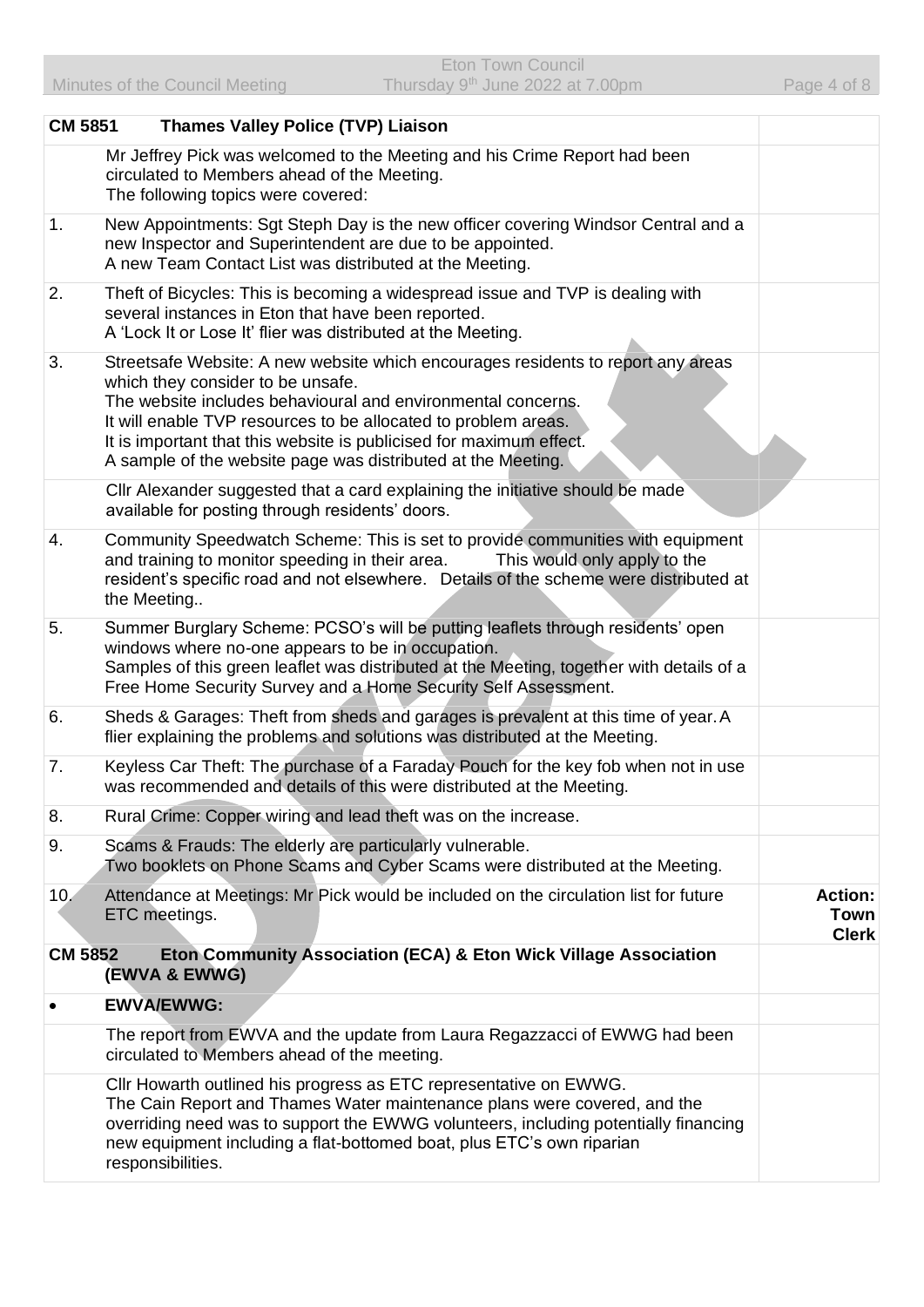|                |              | CIIr Olney considered that Thames Water, whose outflow runs through the<br>waterways, should be asked to contribute towards these costs although Cllr Howarth<br>considered this unlikely as there are hundreds of other such cases within the Thames<br>Water catchment area and it would probably be cost-prohibitive.<br>Nevertheless, it was worth asking the question at the appropriate time.                                                                                                                                                                                                                                                                                                                                                       |                                               |
|----------------|--------------|-----------------------------------------------------------------------------------------------------------------------------------------------------------------------------------------------------------------------------------------------------------------------------------------------------------------------------------------------------------------------------------------------------------------------------------------------------------------------------------------------------------------------------------------------------------------------------------------------------------------------------------------------------------------------------------------------------------------------------------------------------------|-----------------------------------------------|
|                | ordinated.   | Ms Branscombe-Davies pointed out the importance of the EWWG Stakeholders'<br>Meetings which bring together all the interested parties and ensure activities are co-                                                                                                                                                                                                                                                                                                                                                                                                                                                                                                                                                                                       |                                               |
|                |              | CIIr Evans questioned whether the local housing association should be contrinuting<br>financially as many of their properties could be affected by flooding from the<br>waterways, specifically those in Princes Close, Queens Road and Cornwall Close.<br>The Town Clerk will contact Abri to gauge their level of interest.                                                                                                                                                                                                                                                                                                                                                                                                                             | <b>Action:</b><br><b>Town</b><br><b>Clerk</b> |
|                |              | Ms Branscombe-Davies agreed to send a map of the properties concerned to the<br>Town Clerk.                                                                                                                                                                                                                                                                                                                                                                                                                                                                                                                                                                                                                                                               |                                               |
|                |              | Thanks were expressed to Cllr Howarth for his endeavours.                                                                                                                                                                                                                                                                                                                                                                                                                                                                                                                                                                                                                                                                                                 |                                               |
| <b>ECA</b>     |              |                                                                                                                                                                                                                                                                                                                                                                                                                                                                                                                                                                                                                                                                                                                                                           |                                               |
|                |              | In the absence of Dr Rivaz and Ms Bryant or a written report, the Meeting expressed<br>thanks for the excellent organisation of the Jubilee Party which was well attended and<br>a splendid occasion.                                                                                                                                                                                                                                                                                                                                                                                                                                                                                                                                                     |                                               |
| <b>CM 5853</b> |              | <b>Reports from Committees &amp; Working Groups</b>                                                                                                                                                                                                                                                                                                                                                                                                                                                                                                                                                                                                                                                                                                       |                                               |
|                | 1.           | <b>Standing Committee</b>                                                                                                                                                                                                                                                                                                                                                                                                                                                                                                                                                                                                                                                                                                                                 |                                               |
|                |              | The Committee met on 31.5.22 and notes of that meeting had been circulated to<br>Members prior to the Meeting.<br>There were no questions.                                                                                                                                                                                                                                                                                                                                                                                                                                                                                                                                                                                                                |                                               |
|                | 2.           | <b>Environment Committee</b>                                                                                                                                                                                                                                                                                                                                                                                                                                                                                                                                                                                                                                                                                                                              |                                               |
|                |              | The Committee met on 31.5.22 and notes of that meeting had been circulated to<br>Members prior to the Meeting.<br>There were no questions.                                                                                                                                                                                                                                                                                                                                                                                                                                                                                                                                                                                                                |                                               |
|                | contractors. | Business Waste Collection Project: The Deputy Mayor explained the recent activities<br>of Environmental Enforcement Officers who are forcing traders to sign up for business<br>waste collection even though this service is often not required.<br>The Deputy Mayor outlined his plans to reduce the number of waste collection lorries<br>entering the High Street by arranging a combined contract with all the traders and one<br>provider rather than the individual contracts that they each have in place with multiple<br>A recent survey of traders had shown significant support for this initiative which would<br>reduce pollution and be more cost-effective. It was considered appropriate that this<br>should be an ETC-backed initiative. |                                               |
|                |              | Cllr Hayes-Powell questioned whether ETC would be handling the contracts?<br>The Deputy Mayor confirmed that each trader would have his own contract with the<br>nominated provider.<br>ETC would only act as the facilitator as all decisions would be taken by the traders.                                                                                                                                                                                                                                                                                                                                                                                                                                                                             |                                               |
|                |              | The Deputy Mayor would be progressing the project, using ETC headed paper.                                                                                                                                                                                                                                                                                                                                                                                                                                                                                                                                                                                                                                                                                |                                               |
|                |              | Members agreed unanimously to support the Project.                                                                                                                                                                                                                                                                                                                                                                                                                                                                                                                                                                                                                                                                                                        |                                               |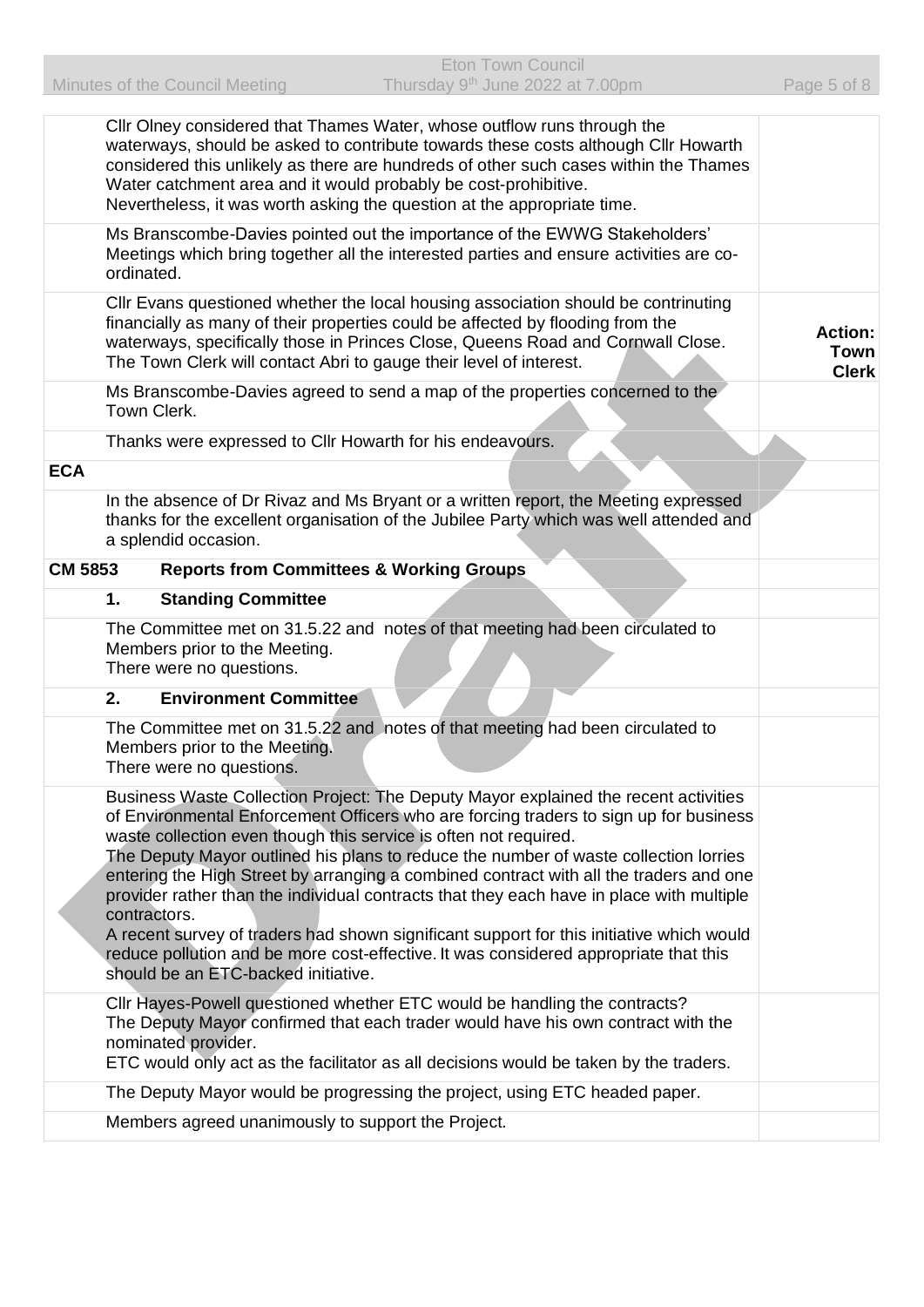| 3.                                                                                                                                                                                                                                                                                                                                                                                                                                                                                                                  | <b>Facilities Management Working Group</b>                                                                                         |              |              |                                                                                                                                                                                                                                            |                 |                |                                                   |
|---------------------------------------------------------------------------------------------------------------------------------------------------------------------------------------------------------------------------------------------------------------------------------------------------------------------------------------------------------------------------------------------------------------------------------------------------------------------------------------------------------------------|------------------------------------------------------------------------------------------------------------------------------------|--------------|--------------|--------------------------------------------------------------------------------------------------------------------------------------------------------------------------------------------------------------------------------------------|-----------------|----------------|---------------------------------------------------|
|                                                                                                                                                                                                                                                                                                                                                                                                                                                                                                                     | The Town Clerk updated the Meeting on progress with the various teams:                                                             |              |              |                                                                                                                                                                                                                                            |                 |                |                                                   |
|                                                                                                                                                                                                                                                                                                                                                                                                                                                                                                                     | ETC Sports Hall & Meeting Rooms Team:                                                                                              |              |              |                                                                                                                                                                                                                                            |                 |                |                                                   |
| A response from Chris Pearce of RBWM is awaited regarding a meeting to discuss<br>the Heads of Terms and arrange for an inspection of the premises.<br>Until this has been established, we cannot make any progress in hiring out the<br>facilities.                                                                                                                                                                                                                                                                |                                                                                                                                    |              |              |                                                                                                                                                                                                                                            |                 |                |                                                   |
|                                                                                                                                                                                                                                                                                                                                                                                                                                                                                                                     | <b>Council Offices Team:</b>                                                                                                       |              |              |                                                                                                                                                                                                                                            |                 |                |                                                   |
|                                                                                                                                                                                                                                                                                                                                                                                                                                                                                                                     | The Deputy Mayor has taken some initial steps in seeking rough costings for<br>rearranging the kitchen and furniture and fittings. |              |              |                                                                                                                                                                                                                                            |                 |                |                                                   |
|                                                                                                                                                                                                                                                                                                                                                                                                                                                                                                                     |                                                                                                                                    |              |              | CIIr Alexander will check the Council Offices lease to determine whether hiring out the<br>Council Chamber for commercial purposes is permitted.                                                                                           |                 |                | <b>Action:</b><br><b>Cllr</b><br><b>Alexander</b> |
| 4.                                                                                                                                                                                                                                                                                                                                                                                                                                                                                                                  | IT & Social Media Working Group:                                                                                                   |              |              |                                                                                                                                                                                                                                            |                 |                |                                                   |
|                                                                                                                                                                                                                                                                                                                                                                                                                                                                                                                     | obligations.                                                                                                                       |              |              | Cllr Stanforth advised that Jas had not been operational recently due to family<br>There are plans to involve Jas in updating the website and to<br>eventually taking on the bookings for the Sports Hall, Council Offices & SML Pavilion. |                 |                |                                                   |
| 5.                                                                                                                                                                                                                                                                                                                                                                                                                                                                                                                  |                                                                                                                                    |              |              | South Meadow Lane (SML) Pavilion Working Group                                                                                                                                                                                             |                 |                |                                                   |
| The Deputy Mayor outlined the discussions that had taken place with the Football<br>Foundation and revised plans were being prepared by Philip Telbury.<br>Windsor Football Club Youth (WFCY) has been asked tor a development plan that<br>would include girls and disabled football.<br>The Football Foundation grant could amount to up to 70% of the cost and the balance<br>would be obtained from contacting local organisations including Baldwins Bridge<br>Trust, Eton College, Berkshire Active and WFCY. |                                                                                                                                    |              |              |                                                                                                                                                                                                                                            |                 |                |                                                   |
| <b>CM 5854 Correspondence</b>                                                                                                                                                                                                                                                                                                                                                                                                                                                                                       |                                                                                                                                    |              |              |                                                                                                                                                                                                                                            |                 |                |                                                   |
|                                                                                                                                                                                                                                                                                                                                                                                                                                                                                                                     | Members and there were no questions.                                                                                               |              |              | The list of correspondence received during May 2022 had been circulated to                                                                                                                                                                 |                 |                |                                                   |
| <b>CM 5855</b><br>Website                                                                                                                                                                                                                                                                                                                                                                                                                                                                                           |                                                                                                                                    |              |              |                                                                                                                                                                                                                                            |                 |                |                                                   |
|                                                                                                                                                                                                                                                                                                                                                                                                                                                                                                                     | no questions.                                                                                                                      |              |              | The May report from Cllr Blightman had been circulated to Members and there were                                                                                                                                                           |                 |                |                                                   |
| <b>CM 5856</b>                                                                                                                                                                                                                                                                                                                                                                                                                                                                                                      |                                                                                                                                    |              |              | <b>Development Management - Town Council Consultation</b>                                                                                                                                                                                  |                 |                |                                                   |
|                                                                                                                                                                                                                                                                                                                                                                                                                                                                                                                     |                                                                                                                                    |              |              | The following planning applications had been received in May - June to date:                                                                                                                                                               |                 |                |                                                   |
| <b>RECEIVED</b>                                                                                                                                                                                                                                                                                                                                                                                                                                                                                                     | <b>NUMBER</b>                                                                                                                      | <b>DATED</b> | <b>TYPE</b>  | <b>ADDRESS</b>                                                                                                                                                                                                                             | <b>RESPONSE</b> | <b>COMMENT</b> |                                                   |
| <b>ETON</b>                                                                                                                                                                                                                                                                                                                                                                                                                                                                                                         |                                                                                                                                    |              |              |                                                                                                                                                                                                                                            |                 |                |                                                   |
| 12.5.22                                                                                                                                                                                                                                                                                                                                                                                                                                                                                                             | 22/01234                                                                                                                           | 11.5.22      | <b>FULL</b>  | <b>8 BROCAS TERRACE</b>                                                                                                                                                                                                                    | 9.6.22          | NO OBJECTION   |                                                   |
| 9.6.22                                                                                                                                                                                                                                                                                                                                                                                                                                                                                                              | 22/01520                                                                                                                           | 6.6.22       | <b>TREES</b> | 117 HIGH STREET                                                                                                                                                                                                                            | 7.7.22          | NO OBJECTION   |                                                   |
| <b>ETON WICK</b>                                                                                                                                                                                                                                                                                                                                                                                                                                                                                                    |                                                                                                                                    |              |              |                                                                                                                                                                                                                                            |                 |                |                                                   |
| 26.5.22                                                                                                                                                                                                                                                                                                                                                                                                                                                                                                             | 22/01175                                                                                                                           | 26.5.22      | <b>FULL</b>  | 72 BUNCES CLOSE                                                                                                                                                                                                                            | 23.6.22         | NO OBJECTION   |                                                   |
| 9.6.22                                                                                                                                                                                                                                                                                                                                                                                                                                                                                                              | 22/01563                                                                                                                           | 7.6.22       | <b>FULL</b>  | 156 ETON WICK ROAD                                                                                                                                                                                                                         | 7.7.22          | NO OBJECTION   |                                                   |

**9.6.22** 22/00759 8.6.22 FULL 47 BELL LANE 7.7.22 NO OBJECTION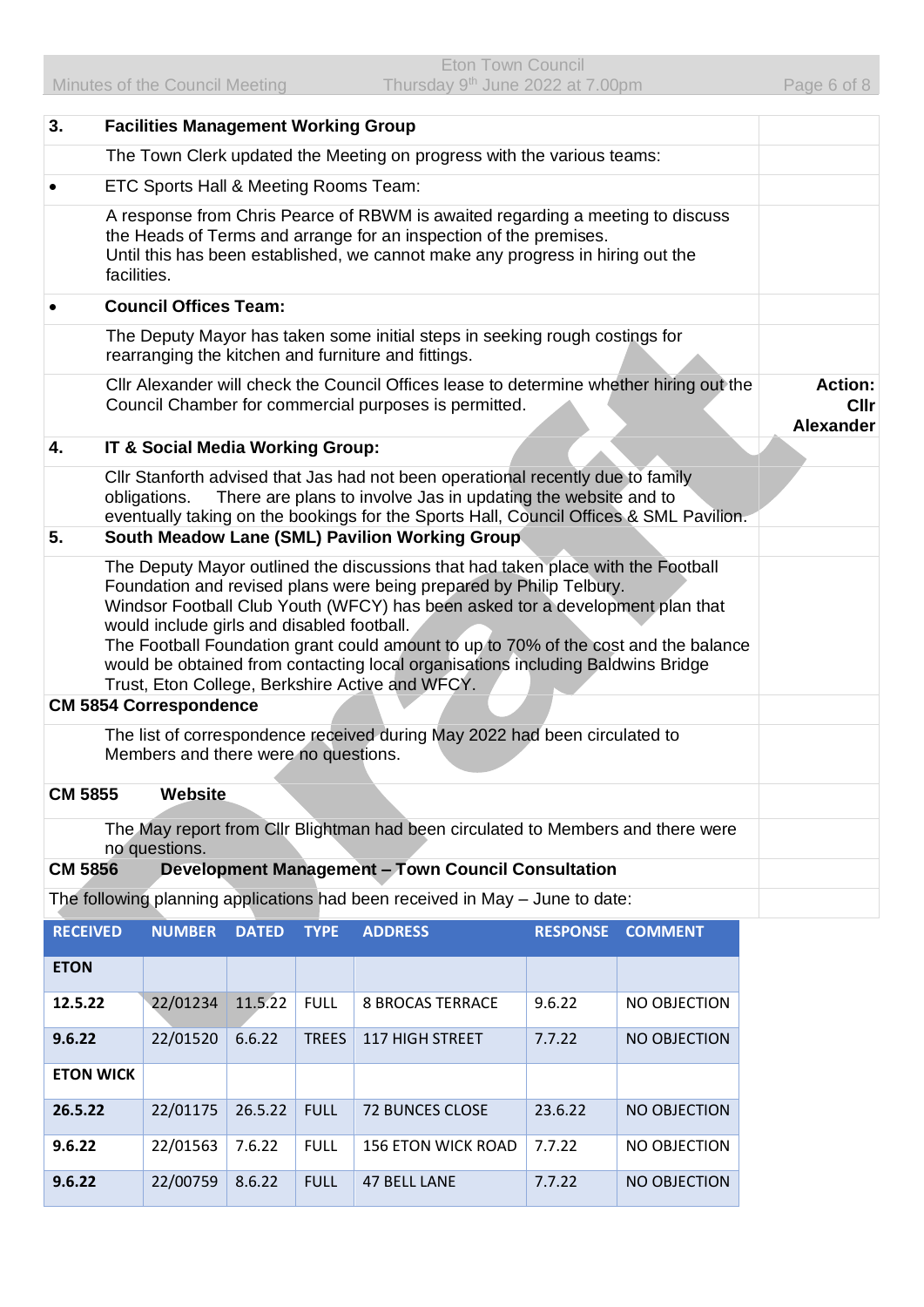| <b>CM 5857</b> | <b>Other Organisations</b>                                                                                                                                                                                                                                                                                                                                                                                                                                                                                                                                      |                                        |
|----------------|-----------------------------------------------------------------------------------------------------------------------------------------------------------------------------------------------------------------------------------------------------------------------------------------------------------------------------------------------------------------------------------------------------------------------------------------------------------------------------------------------------------------------------------------------------------------|----------------------------------------|
|                | The following reports were received from the nominated Members:                                                                                                                                                                                                                                                                                                                                                                                                                                                                                                 |                                        |
|                | 1. Baldwins Bridge Trust:                                                                                                                                                                                                                                                                                                                                                                                                                                                                                                                                       |                                        |
|                | Cllr Tarbox advised that Cllr Evans is the new Bridgemaster.                                                                                                                                                                                                                                                                                                                                                                                                                                                                                                    |                                        |
|                | The Mayor is now a life trustee which would leave a vacancy for a new ETC trustee.                                                                                                                                                                                                                                                                                                                                                                                                                                                                              |                                        |
|                | CIIr Hayes- Powell was nominated and this was agreed unanimously.                                                                                                                                                                                                                                                                                                                                                                                                                                                                                               |                                        |
|                | 2. Eton Wick Football & Social Club:                                                                                                                                                                                                                                                                                                                                                                                                                                                                                                                            |                                        |
|                | The Town Clerk read out the report received from Cllr Lawless:                                                                                                                                                                                                                                                                                                                                                                                                                                                                                                  |                                        |
|                | 'The Club appreciates our financial support for ongoing much needed building<br><i>improvements.</i><br>One outstanding issue having been discussed earlier tonight is to re profile the front<br>entrance ramp to make it more user friendly especially for our older/disabled<br>residents.(Including Me!)<br>Full use was made of the extended club footprint and Haywards Mead in general during<br>the very well attended Platinum Jubilee celebrations! These included the lighting our<br>Beacon gratefully provided by EWVA and lit by John our Mayor.' |                                        |
|                | 3. Eton Poors Estate:<br>CIIr Hill advised that a grant had been made to Eton Porny School for maths text books.                                                                                                                                                                                                                                                                                                                                                                                                                                                |                                        |
|                | 4. Eton Wick Allotment Society:<br>Cllr Olney attended the Society meeting on 13.6.22.<br>There may be opportunities for ETC to support the Society and Cllr Olney would be<br>looking at ways this can be achieved, for example a community orchard, buying a<br>rotavator so that the elderly can take on an allotment etc.                                                                                                                                                                                                                                   |                                        |
|                | The Society has expressed interest in extending their lease with ETC and Members will<br>review this as and when a formal request has been received from the Society.                                                                                                                                                                                                                                                                                                                                                                                           | <b>Action:</b>                         |
|                | In the meantime, the Town Clerk would check on the ETC lease with RBWM.                                                                                                                                                                                                                                                                                                                                                                                                                                                                                         | Town                                   |
|                | There is a BBQ scheduled for 18.6.22 at 5.00pm.                                                                                                                                                                                                                                                                                                                                                                                                                                                                                                                 | <b>Clerk</b>                           |
| <b>CM 5858</b> | <b>Recreation Ground &amp; Open Spaces Reports</b>                                                                                                                                                                                                                                                                                                                                                                                                                                                                                                              |                                        |
|                | 1. Stockdales Recreation Ground:<br>The Town Clerk read out the report received from Cllr Lawless:                                                                                                                                                                                                                                                                                                                                                                                                                                                              |                                        |
|                | All was well in the area & with equipment when I visited but I haven't had a chance to<br>visit post the Jubilee weekend, visit planned.<br>Residents also enjoyed this area over the Jubilee weekend.<br>Great to see greater use of this lovely area.                                                                                                                                                                                                                                                                                                         |                                        |
|                | 2. Haywards Mead Recreation Ground:<br>Cilr Olney reported that she had talked with a drone operator on the recreation ground<br>with Laura Regazzacci and was able to gain an understanding of what they are doing<br>there.                                                                                                                                                                                                                                                                                                                                   |                                        |
|                | 3. Bell Lane Open Area:<br>Cllr Tarbox had reported a fallen tree by the entrance to the Common.<br>The Town Clerk will write to Eton College as it is believed it is on their ground.                                                                                                                                                                                                                                                                                                                                                                          | <b>Action:</b><br>Town<br><b>Clerk</b> |
|                | 4. South Meadow Lane Recreation Ground:<br>CIIr Hill reported that all was well and the College was taking good care of the grounds.<br>A banner that had been attached to the fencing had been removed.                                                                                                                                                                                                                                                                                                                                                        |                                        |
|                | 5. Jubilee Square, Watermans Arms, Public Hard/Slipway & Memorial Garden:<br>CIIr Hayes-Powell reported that the SLA is awaited for the public hard/slipway and the<br>Town Clerk and Mayor are continuing to prompt Catriona.<br>The recently installed planter by the Bridge has been well received.                                                                                                                                                                                                                                                          |                                        |